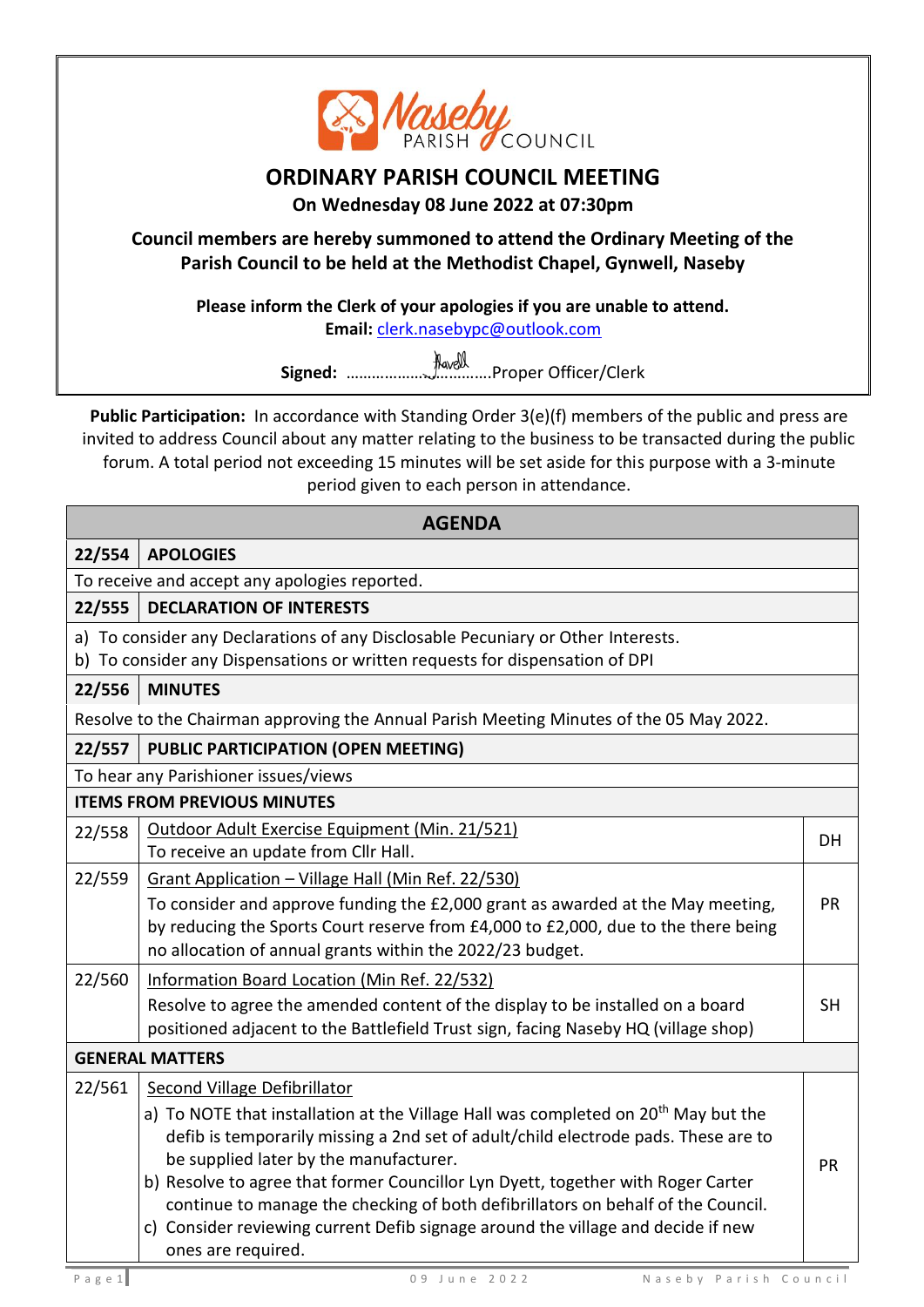|                 | d) To NOTE that registration of the new defib is complete.                                                                                                                                                                                                                                                                                                                                                                                            |            |  |  |  |
|-----------------|-------------------------------------------------------------------------------------------------------------------------------------------------------------------------------------------------------------------------------------------------------------------------------------------------------------------------------------------------------------------------------------------------------------------------------------------------------|------------|--|--|--|
|                 | e) To consider and approve holding defib training for the village.                                                                                                                                                                                                                                                                                                                                                                                    |            |  |  |  |
|                 | f) To consider the provision of additional lighting above the defibrillator                                                                                                                                                                                                                                                                                                                                                                           |            |  |  |  |
| 22/562          | Annual Parish Meeting - Review of Issues Raised<br>To consider a request from All Saints Church for volunteer assistance.<br>a)<br>To consider a request from All Saints Church for assistance with general fund<br>b)<br>raising.<br>To consider a request from All Saints Church for funding ideas to help towards<br>c)<br>costs of boundary wall repairs.<br>To re-consider the need for a Neighbourhood Plan, as per a request from County<br>d) | <b>ALL</b> |  |  |  |
|                 | Cllr Cecile Irving-Swift.                                                                                                                                                                                                                                                                                                                                                                                                                             |            |  |  |  |
| 22/563          | <b>Annual Parish Meeting (APM) Costs</b><br>Resolve to ratify the total costs of the APM covering Church Hall hire, food, drink, and<br>equipment at a total of £175.60.                                                                                                                                                                                                                                                                              |            |  |  |  |
| 22/564          | Streetlighting - Unmetered Supply Price Increase<br>To NOTE the supplier's (Opus) price increase from 1 <sup>st</sup> June 2022 for unmetered<br>supply as per information circulated prior to the meeting.                                                                                                                                                                                                                                           | <b>PR</b>  |  |  |  |
| 22/565          | <b>Church Clock Maintenance</b><br>To NOTE that the annual maintenance funded by Council has been carried out.                                                                                                                                                                                                                                                                                                                                        | ALL        |  |  |  |
| 22/566          | <b>Payroll Service</b><br>Resolve to approve an annual contract with Autela Payroll Services for all the Clerk's<br>payroll and future pension related services from June 2022 onwards, at a cost of<br>£165.90 per annum with an extra £10.50 every three years, as per information<br>circulated prior to the meeting.                                                                                                                              | <b>ALL</b> |  |  |  |
| 22/567          | Parish Newsletter<br>a) Resolve to ratify the deadline date of the next issue as $1st$ June.<br>b) To NOTE that the Clerk is currently communicating with other parishes regarding a<br>joint newsletter and will bring this to the July meeting for a full update.                                                                                                                                                                                   | JF         |  |  |  |
| 22/568          | <b>Natwest Deposit Bank Credit Interest</b><br>To NOTE the increase of the deposit banking credit interest to 0.10% from 0.01%.                                                                                                                                                                                                                                                                                                                       | JF         |  |  |  |
| 22/569          | Source of the River Avon<br>To NOTE the resident's rejection of Council's request that the Source is visible from<br>the adjoining footway.                                                                                                                                                                                                                                                                                                           | <b>ALL</b> |  |  |  |
| 22/570          | West Northants Council (WNC) Grass Cutting Grant<br>To NOTE the grass cutting grant documentation has been completed and submitted<br>to WNC for payment to be made.                                                                                                                                                                                                                                                                                  | <b>ALL</b> |  |  |  |
| 22/571          | Double Yellow Lines                                                                                                                                                                                                                                                                                                                                                                                                                                   | JF         |  |  |  |
|                 | To review the current situation with the painting of the approved double yellow lines.                                                                                                                                                                                                                                                                                                                                                                |            |  |  |  |
| 22/572          | Jubilee Event Review<br>a) To receive a report from Cllr Collins.<br>b) Resolve to ratify the purchase of a cardboard cut out Queen between meetings at<br>a cost of £13.47 and to reimburse Cllr Collins the same.                                                                                                                                                                                                                                   | AC         |  |  |  |
| <b>PLANNING</b> |                                                                                                                                                                                                                                                                                                                                                                                                                                                       |            |  |  |  |
| 22/573          | WND/2022/0327 Planning Application - Beech House, Church Street, Naseby                                                                                                                                                                                                                                                                                                                                                                               |            |  |  |  |
|                 | Conversion of garage to annex with glass link to existing house.                                                                                                                                                                                                                                                                                                                                                                                      |            |  |  |  |
|                 | To ratify decision taken between meeting not to object but to pass on minor comments.                                                                                                                                                                                                                                                                                                                                                                 |            |  |  |  |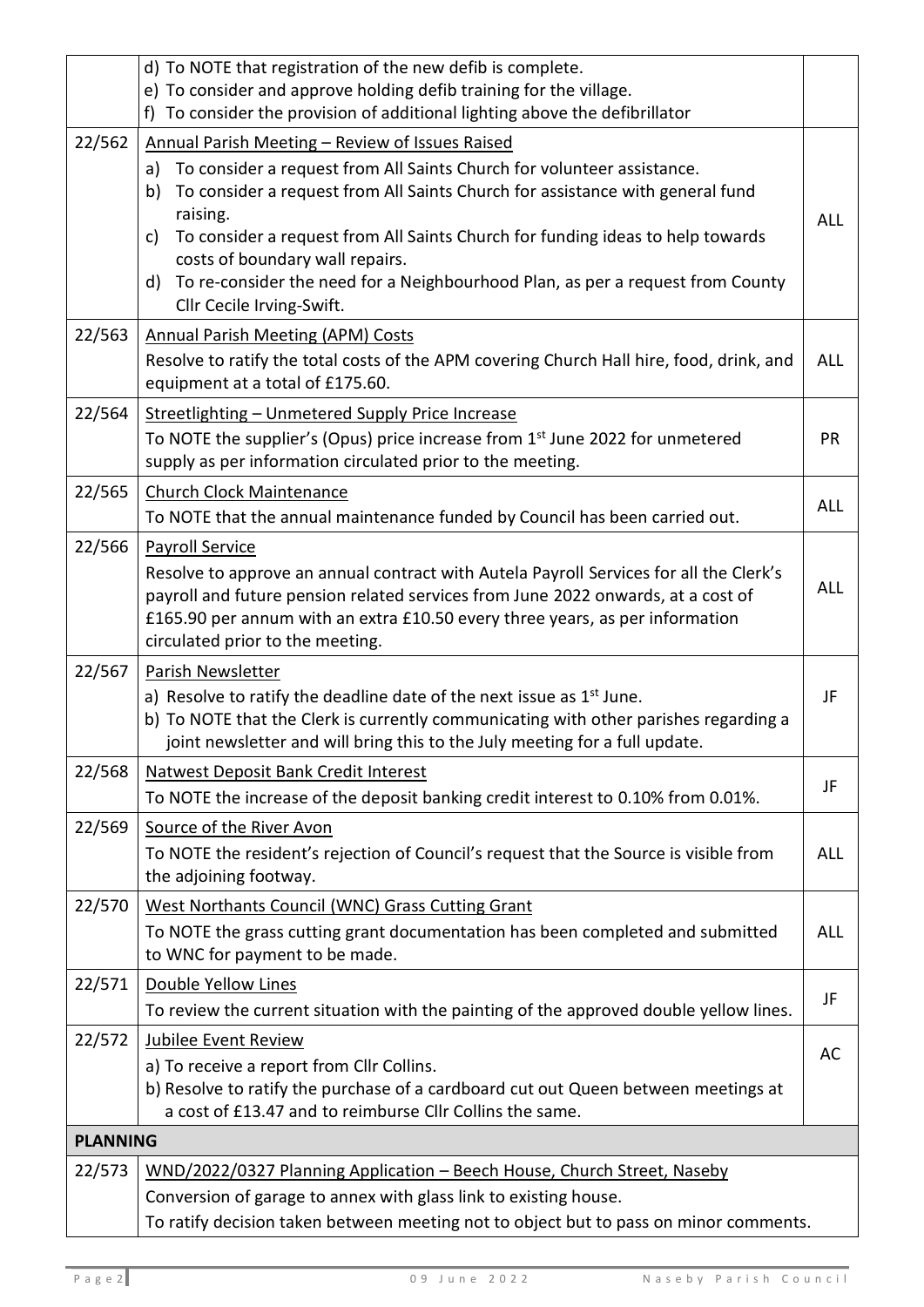| 22/574      | WND/2022/0213 Planning Application - Cromwell Farm, Naseby    |  |                                                                                                                 |                                                                                                   |               |               |  |
|-------------|---------------------------------------------------------------|--|-----------------------------------------------------------------------------------------------------------------|---------------------------------------------------------------------------------------------------|---------------|---------------|--|
|             | Change of use provision of 6 glamping pitches.                |  |                                                                                                                 |                                                                                                   |               | <b>ALL</b>    |  |
|             | To ratify the decision taken between meetings, not to object. |  |                                                                                                                 |                                                                                                   |               |               |  |
|             | 22/575 ACCOUNTS                                               |  |                                                                                                                 |                                                                                                   |               |               |  |
|             | <b>Accounts for Payment - Current Account</b>                 |  |                                                                                                                 |                                                                                                   |               |               |  |
|             |                                                               |  |                                                                                                                 | Council RESOLVED to all payments being made via BACS, Standing Order and Direct Debit, as set out |               |               |  |
|             | in the table below.                                           |  |                                                                                                                 |                                                                                                   |               |               |  |
| Ref.        | Payee                                                         |  | <b>Description</b>                                                                                              |                                                                                                   |               | <b>Amount</b> |  |
|             |                                                               |  |                                                                                                                 | <b>ONLINE PAYMENTS VIA BACS TRANSFER &amp; CHEQUE</b>                                             |               |               |  |
| S/O         | Josie Flavell                                                 |  |                                                                                                                 | Clerk's June Salary and home working allowance (Salary<br>£440.13 - Allowance £37.50)             |               | £477.63       |  |
| <b>BACS</b> | Josie Flavell                                                 |  | Reimbursement for payment of monthly mobile phone<br>fee (Vodafone June)                                        |                                                                                                   |               | £22.72        |  |
| <b>BACS</b> | Josie Flavell                                                 |  | Clerk's expenses - reimbursement for April/May mileage<br>(£37.00) and Annual Parish Meeting expenses (£135.60) |                                                                                                   |               | £172.60       |  |
| <b>BACS</b> | <b>HMRC</b>                                                   |  | June Tax                                                                                                        |                                                                                                   |               | £105.20       |  |
| <b>BACS</b> | All Saints Church                                             |  | Hall hire fee for Annual Parish Meeting                                                                         |                                                                                                   |               | £40.00        |  |
| <b>BACS</b> | Naseby Methodist<br>Church                                    |  | Hall hire fees - Council meeting June                                                                           |                                                                                                   |               | £15.00        |  |
| <b>BACS</b> | Maximow                                                       |  | Grass Cutting fees (playing field) for May - Inv. 011                                                           |                                                                                                   |               | £223.20       |  |
| <b>BACS</b> | Countrywide<br>Maintenance                                    |  | Grass cutting fees for May - Inv. TBC                                                                           |                                                                                                   |               | £1,404.00     |  |
| <b>BACS</b> | <b>Start Traffic Ltd</b>                                      |  | Road Closed sign for Jubilee Event - Inv. 182920                                                                |                                                                                                   |               | £81.92        |  |
| <b>BACS</b> | Smith of Derby                                                |  | Annual Church clock maintenance fees - Inv. 123276                                                              |                                                                                                   |               | £303.60       |  |
| <b>BACS</b> | Pathfinder Legal<br>Services Ltd                              |  | Play Area lease legal fees - Inv. 239715                                                                        |                                                                                                   |               | £31.50        |  |
| <b>BACS</b> | Pathfinder Legal<br>Services Ltd                              |  | Play Area lease legal fees - Inv. 241978                                                                        |                                                                                                   |               | £10.50        |  |
|             | <b>Direct Debit Payments</b>                                  |  |                                                                                                                 |                                                                                                   |               |               |  |
| D/D         | Opus Energy Ltd                                               |  | Street lighting unmetered supply - Inv. 72385293<br>(April/May)                                                 |                                                                                                   |               | £64.13        |  |
| D/D         | Opus Energy Ltd                                               |  | Street lighting unmetered supply - Inv. 72432741<br>(April/May)                                                 |                                                                                                   |               | £3.28         |  |
| 22/576      | <b>INCOME</b>                                                 |  |                                                                                                                 |                                                                                                   |               |               |  |
|             | <b>Account</b>                                                |  |                                                                                                                 |                                                                                                   |               |               |  |
|             | Date                                                          |  |                                                                                                                 | <b>Income Received</b>                                                                            | <b>Amount</b> |               |  |
|             | May 2022                                                      |  | <b>Business</b><br>Reserve A/C                                                                                  | No income received.                                                                               | £0.00         |               |  |